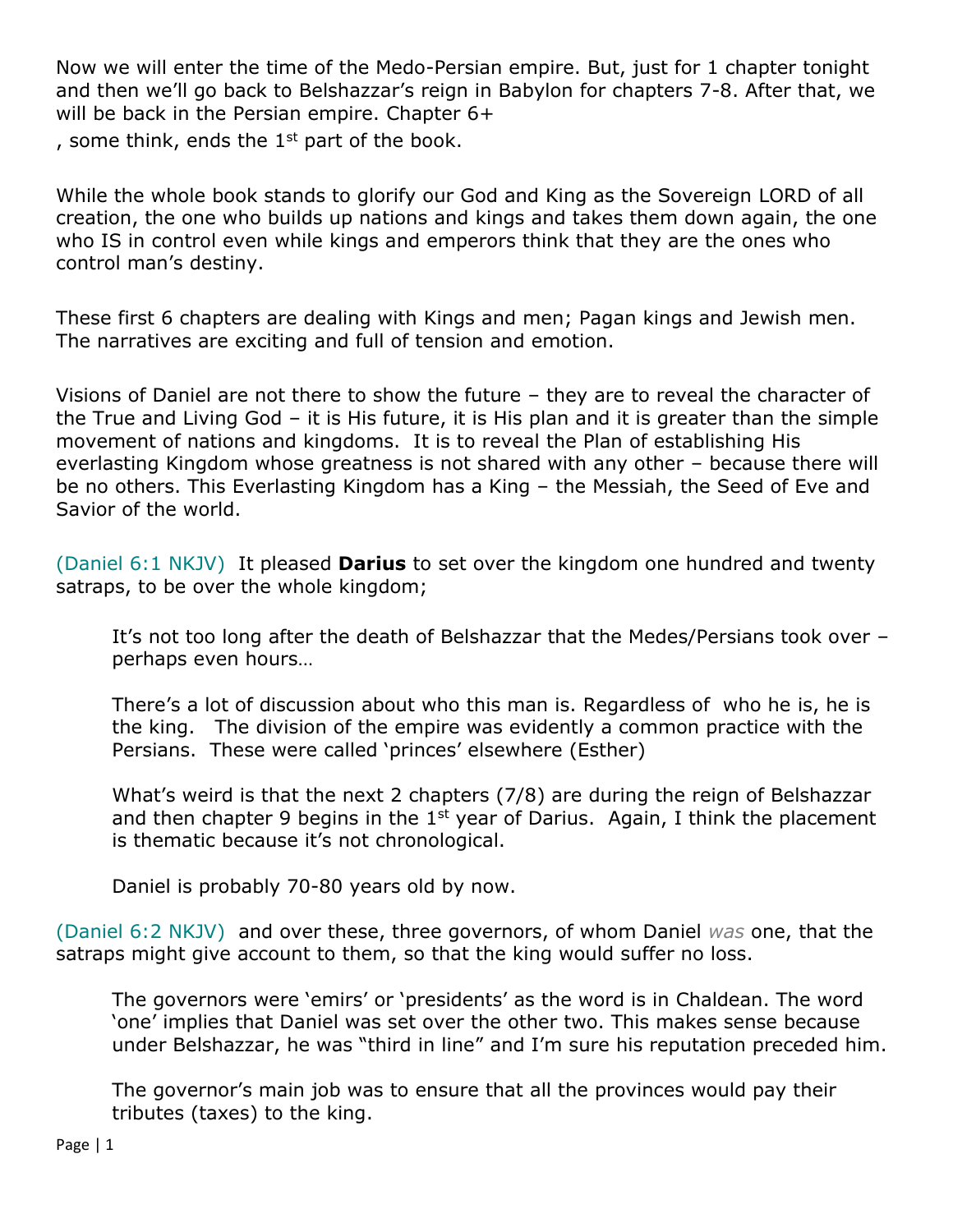(Daniel 6:3 NKJV) Then this Daniel distinguished himself above the governors and satraps, because an excellent spirit *was* in him; and the king gave thought to setting him over the whole realm.

Daniel, the man of faith, the man of God who never desired to do anything that would tarnish his God's reputation, excelled (as he always did). He did his job so well that this king was also thinking about promoting him to the highest level of the government.

(Daniel 6:4 NKJV) So the governors and satraps sought to find *some* charge against Daniel concerning the kingdom; but they could find no charge or fault, because he *was* faithful; nor was there any error or fault found in him.

These weaklings were envious of Daniel's very apparent acceptance by the king. Perhaps these men were upset because Daniel, being a Jewish captive, had more responsibility and even favor from the king.

Doing your best is not always welcomed by others. For example, at my last job, when new union employees were hired they started out doing a great job, doing extra work showing ambition so that they could better themselves. But their peers did not appreciate being shown up. Many times, the older union workers would do only what was required by their contract and nothing more. The newbies were "spoken to" and then they too just settled into a "just do the minimum". The existing union members didn't want anyone doing more than they did and therefore making them look bad.

Daniel was blameless (without fault or error, i.e., not sinless) and a man of great integrity. Perhaps the others were embezzling monies that were to go to the king or taking bribes (pure conjecture on my part but not without precedent!).

(Daniel 6:5 NKJV) Then these men said, "We shall not find any charge against this Daniel unless we find *it* against him concerning the law of his God."

Daniel's reputation preceded him! They knew that he was loyal to his God and strove to do as God commanded. I'm not sure what the Jewish religious leaders taught about the Law because being outside the "Land" and with no Temple, things had to be done very differently. It may have been like it was after the destruction of the 2nd Temple in 70AD. The rabbi's taught that instead of sacrifice, the people could have atonement thru prayer, giving and repentance. In Babylon, the Jews solely on the mercy of God and the Promises He made with Abraham, Isaac and Jacob. Today, the Jews must also fall on the mercy, grace and promises of God. The problem is, those were all wrapped up in the Messiah's life, death and resurrection, and they refuse to believe.

I thought it strange that they thought that they knew enough about Daniel's God that they could find something with which to charge him. However, just being a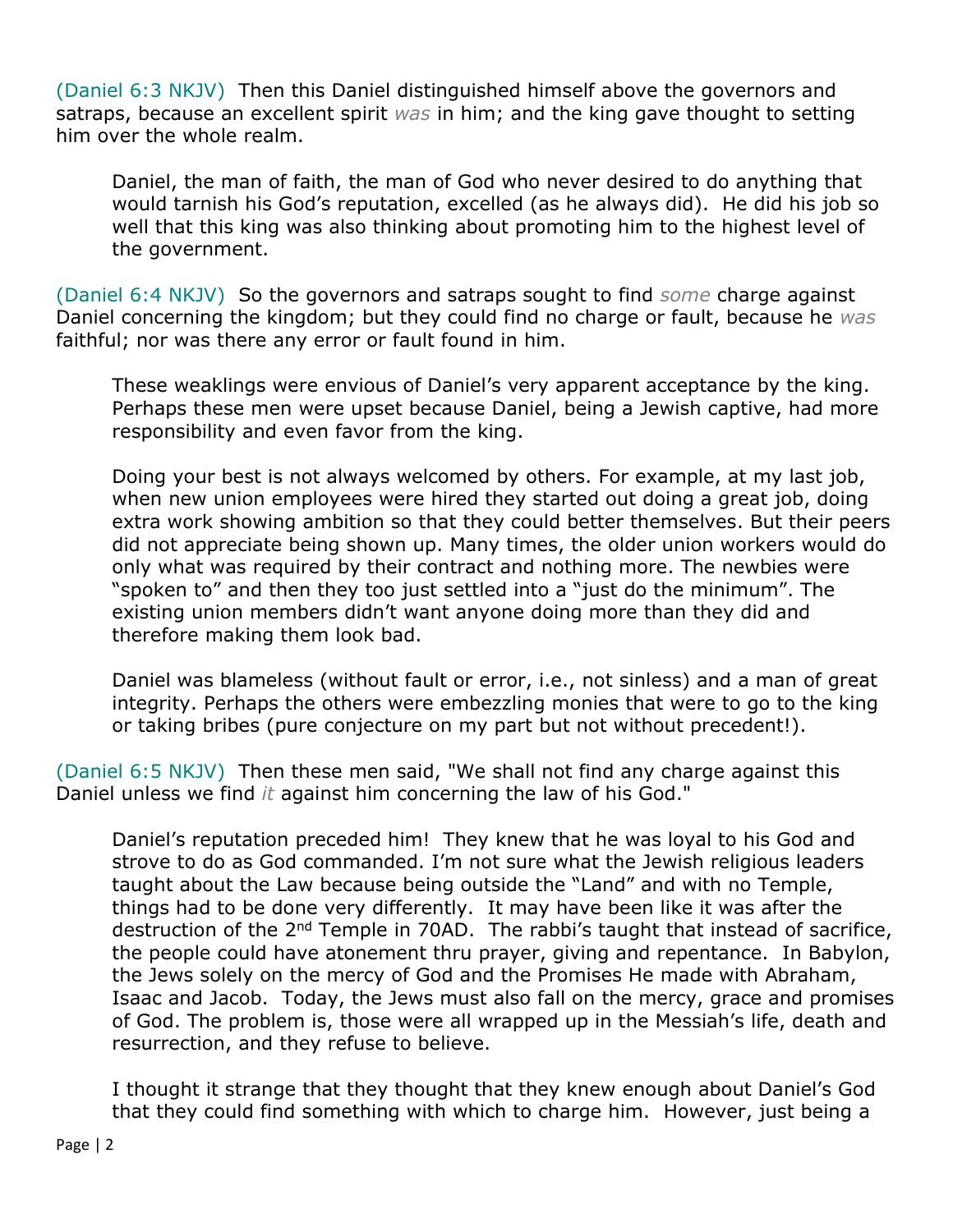devout Jew who was known to always prayer to his God was enough…

(Daniel 6:6 NKJV) So these governors and satraps + before the king, and said thus to him: "King Darius, live forever!

The Hebrew word for "thronged" means to assemble tumultuously or into todays parlance, they were in an unruly mob.

These men made a big scene in coming to the king. All pomp and circumstance, no substance!

(Daniel 6:7 NKJV) **All the governors** of the kingdom, the administrators and satraps, the counselors and advisors, have consulted together to establish a royal statute and to make a firm decree, that whoever petitions any god or man for thirty days, except you, O king, shall be cast into the den of lions.

## **All the governors – all but Daniel…so they start out with a lie and it continues from here.**

They wanted the king to decree that no one should pray to any god or exalt any man for 30 days. The penalty was being thrown into a pit of lions. They presumably wanted to ensure that the king gain the respect due to him as the new King over the former Babylonian empire. All peoples were to pray only to him as if he were their god.

**cast into the den of lions:** This form of punishment was apparently the preferred method of the Persians. The Babylonian's used fire.

The Persian religion has it's roots in Zoasterism a religion that was mainly dualistic – a Good spirit vs and Evil Spirit. One of the symbols of the Good spirit was fire. Therefore, it would have been sacrilegious to use fire to kill people.

(Daniel 6:8 NKJV) Now, O king, establish the decree and sign the writing, so that it cannot be changed, according to the law of the Medes and Persians, which does not alter."

The king assumed that all his leaders were behind the request. So, he wrote and signed the decree. The **phrase "according to the law of the Medes and Persians, which does not alter"** declared that even the king could not change his mind later! This is the same situation that Ahasuerus was in during the time of Esther and Haman (Esther 1:19, 8:8).

(Daniel 6:9 NKJV) Therefore King Darius signed the written decree.

Suppose the law of our land were proclaimed, 'No man shall pray during the month of December, on pain of death' - how many of us would pray? That was a rhetorical question from Spurgeon. Even back then his conclusion was quite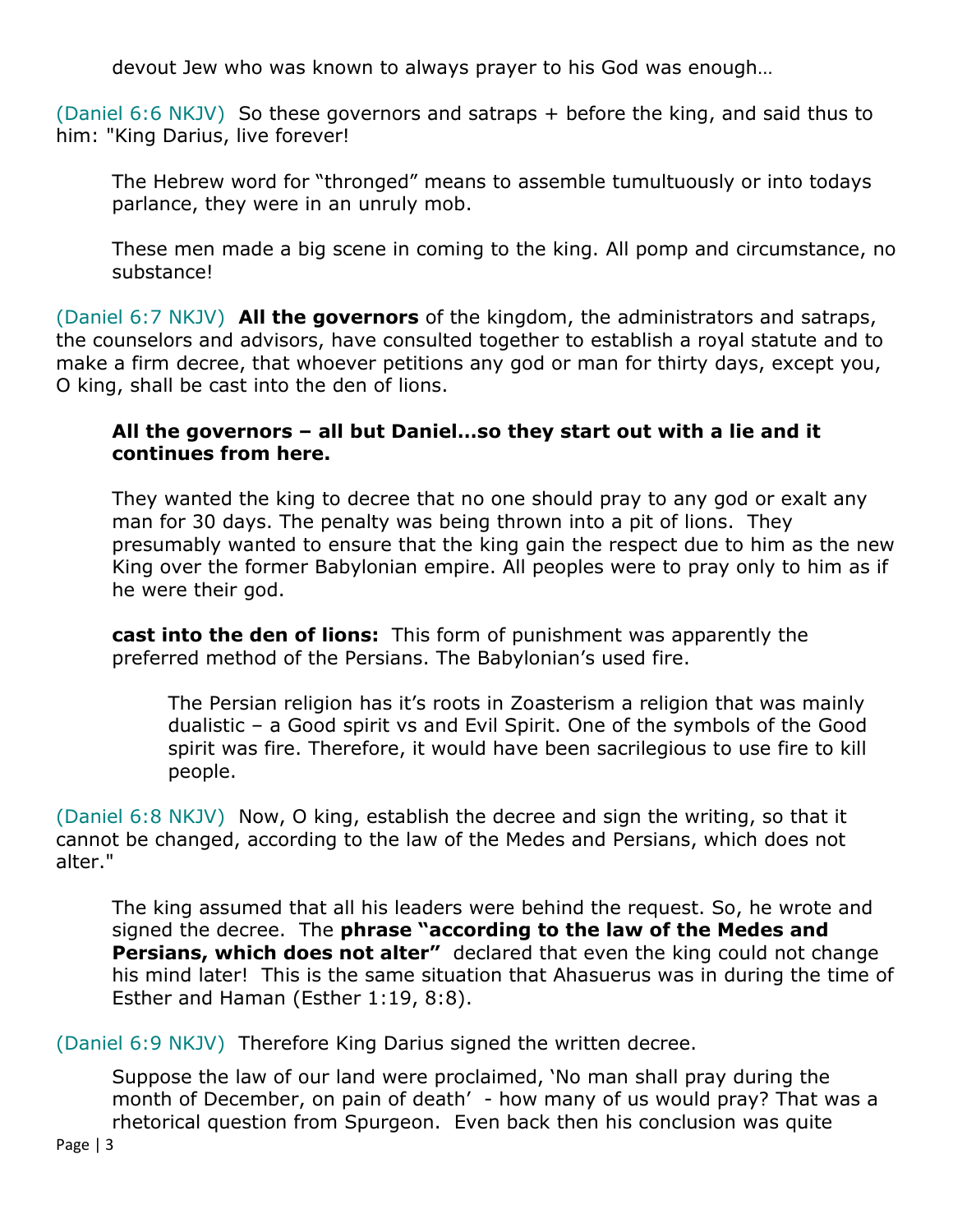negative. Many would not pray because many do not pray even without a threat.

I think his criticism must be aimed at public or corporate prayer for how else would anyone know that you prayed? Yes, the Persians probably did not go to a temple during this time. Even though many believe that the Jewish synagogue was created during the Babylonian captivity, there's no consistent proof.

But the lack of a building shouldn't stop someone from praying as we see in the next verse.

(Daniel 6:10 NKJV) Now when Daniel knew that the writing was signed, he went home. **And in his upper room**, with his windows open toward Jerusalem, he knelt on his knees three times that day, and prayed and gave thanks before his God, as was his custom since early days.

Daniel learns that the decree was signed. So, he does what he always did – pray. He did this consistently at 9am, 12 and 3pm. He went to the upper room of his house and knelt to pray. He knelt at a window that faced towards Jerusalem. He had been doing this since his early days of captivity.

**The upper room** of a home was typical back then. It was used for prayer because they were normally constructed with many windows that would allow a breeze come through. We saw this several times during Jesus's time on earth.

**Facing Jerusalem** (and therefore the Temple) was also common. In 1<sup>st</sup> Kings 8 Solomon dedicated the Temple and said after prophesying that the people of God will go astray and be sent to a distant country:

(1 Kings 8:48) and *when* they return to You with all their heart and with all their soul in the land of their enemies who led them away captive, and pray to You toward their **land** which You gave to their fathers, the **city** which You have chosen and the **temple** which I have built for Your name:

**Kneeling** was also common. It signified submission to the Most High God because ultimately, He in the one in control!

Solomon did it (2 Chronicles 6:13), Jesus did it (Luke 22:41), Stephen did it (Acts 7:60), Peter did it (Act 9:40), Paul and many he met did as well (Acts 20:36, Acts 21:5).

## **Motive?**

The question naturally arises, "Did Daniel do this on purpose, to be seen as being defiant and to test the king". No. Daniel did what Daniel always did – he prayed, at a window facing the Holy City and, on his knees, he petitioned His God. And, he did this act of faith he had in his God, knowing that it was against the king's decree. Yes, he was disobedient to the decree of his king,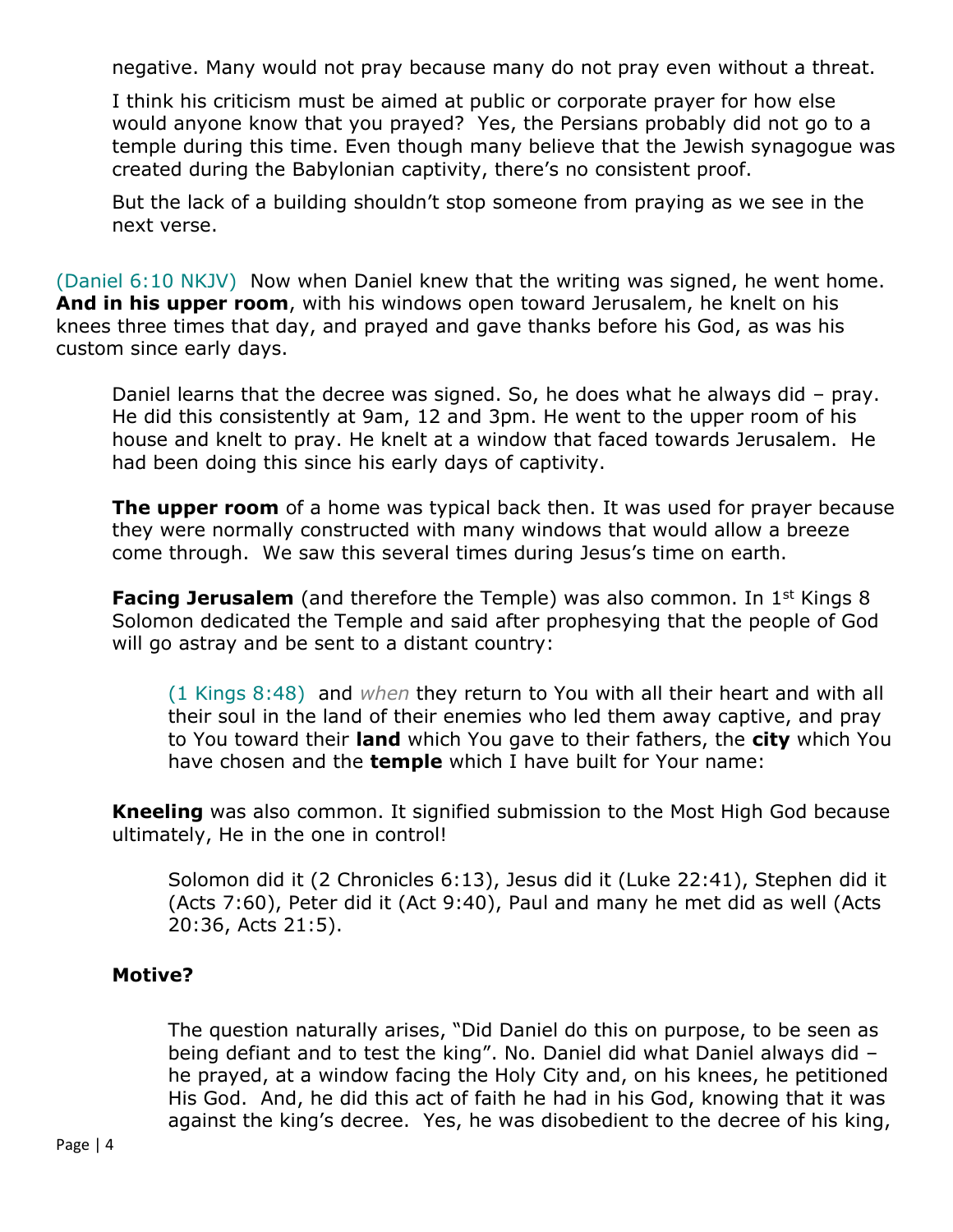I think equally important, Daniel had that kind of relationship with God that praying 3 times a day was a pleasure and not a burden! It wasn't a rote act with pre-written liturgical prayers that were repeated over and over each day. No, this is a man who loves his God and he knew His God listened and would be pleased.

(Daniel 6:11 NKJV) Then these men assembled and found Daniel praying and making supplication before his God.

Aha! Their plan worked! The word "assembled" is the same as in verse 6: unruly mob

(Daniel 6:12 NKJV) And they went before the king, and spoke concerning the king's decree: "**Have you not signed a decree** that every man who petitions any god or man within thirty days, except you, O king, shall be cast into the den of lions?" The king answered and said, "The thing *is* true, according to the law of the Medes and Persians, which does not alter."

They took it to the king and reminded him of the decree.

(Daniel 6:13 NKJV) So they answered and said before the king, "That Daniel, who is one of the captives from Judah, does not show due regard for you, O king, or for the decree that you have signed, but makes his petition three times a day."

Daniel the Jew is still praying to his God – and he does it 3 times a day! So, King Darius, what are you going to do about it?

(Daniel 6:14 NKJV) And the king, when he heard *these* words, was **greatly displeased with himself**, and set *his* heart on Daniel to deliver him; and he labored till the going down of the sun to deliver him.

Darius was between a rock and a hard-place. His was truly upset because he valued Daniel so much. He thought all day of a way to deliver Daniel from the sentence of death that he himself imposed!

(Daniel 6:15 NKJV) Then these men approached the king, and said to the king, "Know, O king, that *it is* the law of the Medes and Persians that no decree or statute which the king establishes may be changed."

And for the third and final time, the word "approached" is the same as in vvs 6 and 11 - unruly mob

The men returned to remind the king that his hands were tied and that he was the one who tied them!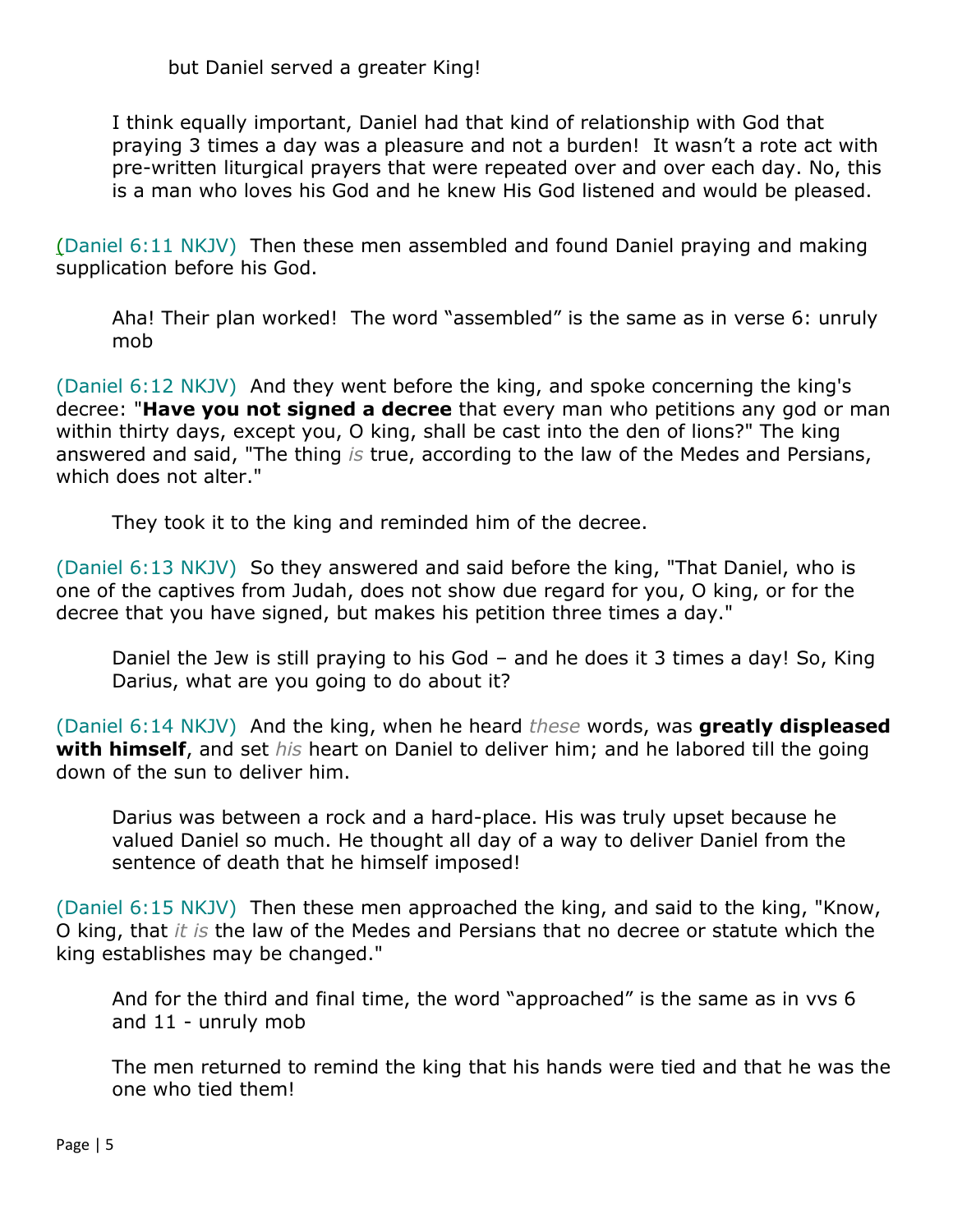The Jew must go!

(Daniel 6:16 NKJV) So the king gave the command, and they brought Daniel and cast *him* into the den of lions. *But* the king spoke, saying to Daniel, "**Your** God, whom you serve continually, He will deliver you."

Darius was not a believer in Daniel's God but he has respect for all Gods and knows from stories that Daniel and his friends were highly favored by Him and protected as well. He knew for sure that Daniel was a faithful servant and could say with confidence "He will deliver you".

This one phrase "He will deliver you" hit me hard. Would I have the faith and confidence in God to know that His deliverance is certain? What strikes me strangely is that this is coming from a pagan king! And, unlike him, I have the entire Bible, filled with stories of His grace and mercy and mighty acts of deliverance. I have eye-witness accounts of His Greatest Act – the salvation of the world. **So what's my excuse?** There is none. It's just incumbent upon me to fully surrender those doubts and remember that the greatest deliverance was **freely and graciously** given to **me** nearly 30 years ago.

(Daniel 6:17 NKJV) Then a stone was brought and laid on the mouth of the den, and the king sealed it with his own signet ring and with the signets of his lords, that the purpose concerning Daniel might not be changed.

This is reminiscent of the burial of Jesus. The seals were placed on the stone to ensure that Daniel's friends would not come and rescue him. No one would dare break these seals. And like those Roman soldiers, the threat of death was real.

(Daniel 6:18 NKJV) Now the king went to his palace and spent the night fasting; and no musicians were brought before him. Also his sleep went from him.

The king couldn't eat, drink nor be entertained because of his worry over Daniel and his inability to do anything about it. He couldn't even sleep…

Was he fasting for religious reasons? Probably not, but he had a lot of respect and affection towards Daniel and the thought of him being mauled to death was upsetting his stomach!

(Daniel 6:19 NKJV) Then the king arose very early in the morning and went in haste to the den of lions. (20) And when he came to the den, he cried out with a **lamenting voice to Daniel**. The king spoke, saying to Daniel, "Daniel, servant of the living God, has **your** God, whom you serve continually, been able to deliver you from the lions?"

Unable to contain himself any longer, the king cries out in anguish, "Daniel are you ok? Have you been delivered from the lions?"

(Daniel 6:21 NKJV) Then Daniel said to the king, "O king, live forever!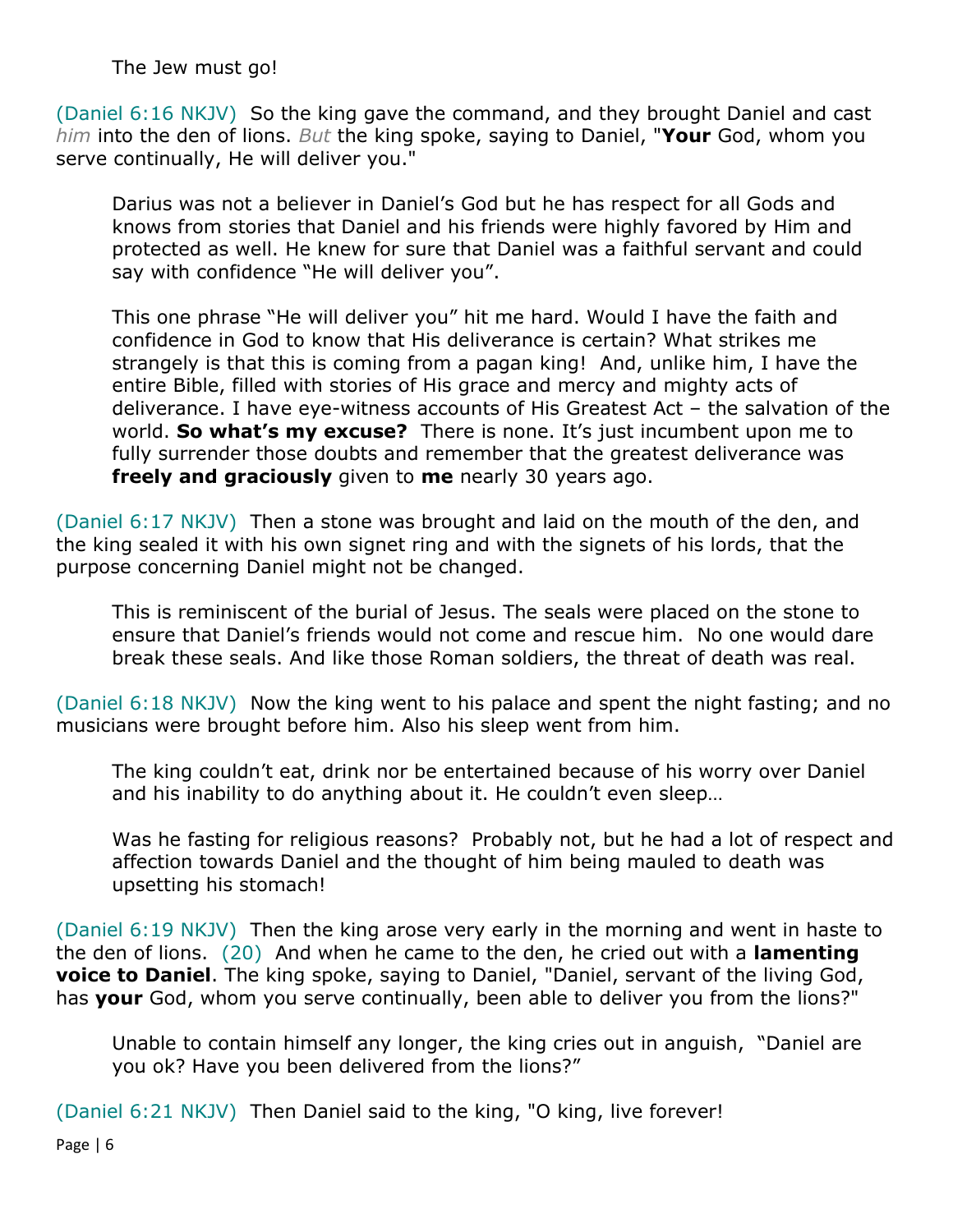Daniel always had respect for the kings under whom he served!

(Daniel 6:22 NKJV) My God sent **His angel** and shut the lions' mouths, so that they have not hurt me, because I was found innocent before Him; and also, O king, I have done no wrong before you."

Before God: God First, then the king…

Yes! God sent an angel to keep the lion's mouths sealed shut. They didn't cause him any harm – because, our God found him innocent! Daniel's declaration that he did no wrong before the king was true. He was an honest governor and always a man of integrity; he also knew that it was right to obey God over man

Who's this angel? Some say the Angel of the LORD (i.e., Jesus) and some say Michael who had been assigned to protect the children of Israel. Since it's not said, it's not important enough to even speculate.

(Daniel 6:23 NKJV) Now the king was exceedingly glad for him, and commanded that they should take Daniel up out of the den. So Daniel was taken up out of the den, and no injury whatever was found on him, **because he believed in his God**.

Daniel was preserved through *faith*. Though his cause was righteous and the accusations were true, I don't think it was his **righteousness** that protected him from the lions. It was his **relationship** with his living God founded on deep abiding faith, and maintained by prayer.

Remember, a lion was slain by Samson, and another by David; but the most remarkable instance of stopping the mouths of lions, was in the den, into which Daniel was cast; Could this also be a picture of our victory over the real "lion" of our lives?

1 Peter 5:6-9 NKJV Therefore humble yourselves under the mighty hand of God, that He may exalt you in due time, (7) casting all your care upon Him, for He cares for you. (8) Be sober, be vigilant; because your adversary the devil walks about like a roaring lion, seeking whom he may devour. (9) Resist him, **steadfast in the faith**, knowing that the same sufferings are experienced by your brotherhood in the world.

James 4:7 NKJV Therefore submit to God. Resist the devil and he will flee from you.

Page | 7 (Daniel 6:24 NKJV) And the king gave the command, and they brought those men who had accused Daniel, and they cast *them* into the den of lions—them, their children, and their wives; and the lions overpowered them, and broke all their bones in pieces before they ever came to the bottom of the den.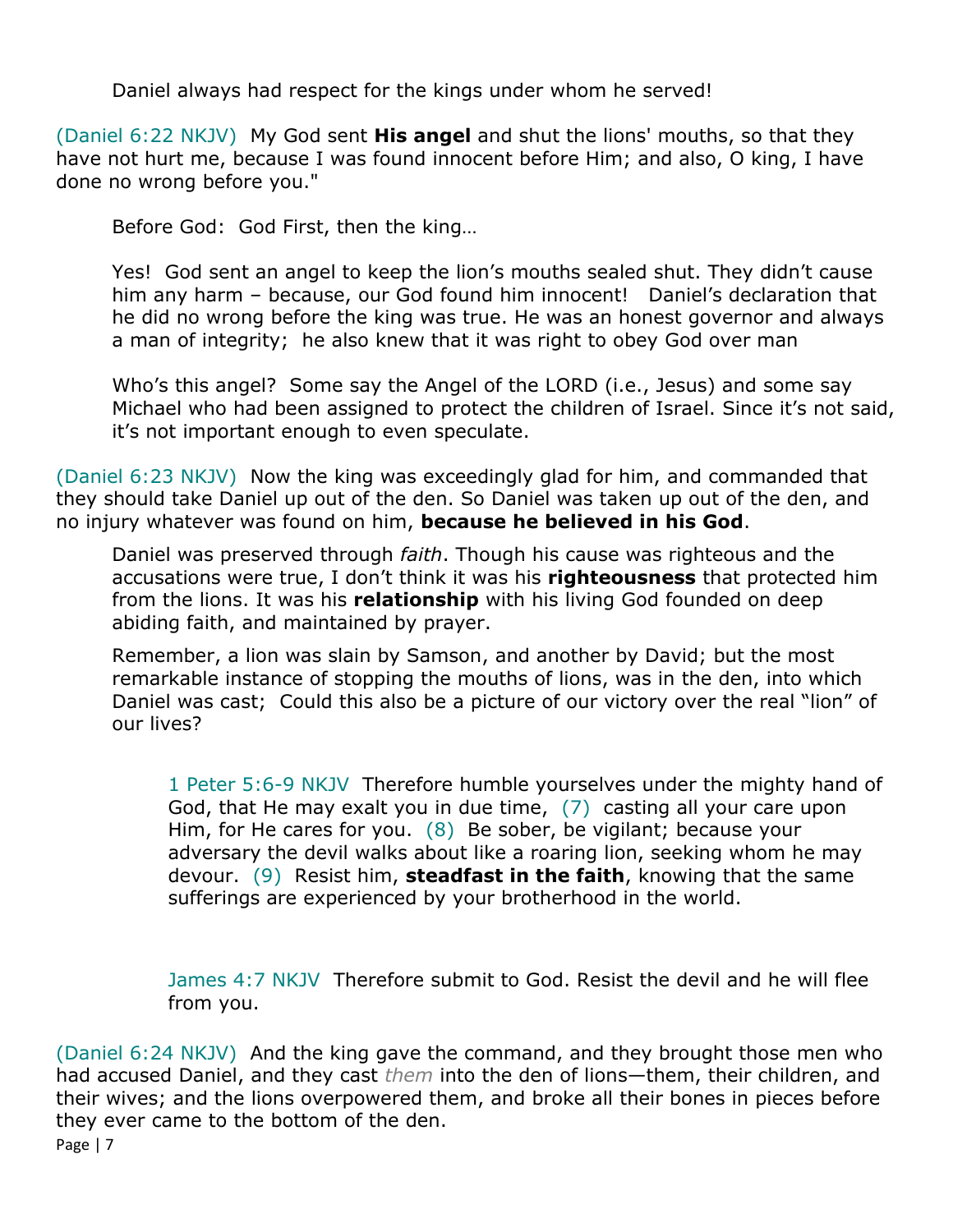Yuk. But, completely consistent with Persian law. The Torah (The Law) expresses forbids executing whole families.

(Daniel 6:25 NKJV) Then King Darius wrote: To all peoples, nations, and languages that dwell in all the earth: Peace be multiplied to you.

Darius writes to the all the peoples in the Persian empire. Much like Nebuchadnezzar before him.

(Daniel 6:26 NKJV) I make a decree that in every dominion of my kingdom *men must* tremble and fear before the God of Daniel. For He *is* the living God, And steadfast forever; His kingdom *is the one* which shall not be destroyed, And His dominion *shall endure* to the end. (27) He delivers and rescues, And He works signs and wonders In heaven and on earth, Who has delivered Daniel from the power of the lions.

While "the God of Daniel" is not his god, he understands His power. He calls Him the living God who is steadfast forever – noting that He is not fickle as the pagan gods seem to be (fickle only in the sense that the pagan's thought these non-gods were not like Daniel's God).

He also declares that Daniel's God is a deliverer and a rescuer who works signs and wonders in heaven and earth. He acknowledges His eternal kingdom, one that cannot be destroyed.

Does he believe? Yes and No. He can say these things because of Daniel. Daniel proved to him as he did Belshazzar before him and Nebuchadnezzar before him that His God stood alone in power, might, wisdom, knowledge and while there were kingdoms before and some after, God's kingdom is all of creation, space and time.

(Daniel 6:28 NKJV) So this Daniel prospered in the reign of Darius and in the reign of Cyrus the Persian.

Which is because Daniel honored His God always and God honored him.

Why did God allow Daniel to go through all of this? Why did God allow Shadrack, Meshack and Abed-Nego to go through the fiery furnace? Did they need a test of their faith and loyalty?

I don't think so because their lives were examples of the faith they had in their Awesome God. I believe this is another "Job" thing. Job had the honor and privilege of glorifying God to the one who chose to try to steal His Glory – Satan.

Daniel and his friends were chosen, not to test their faith, but to use it to glorify their God even in their captivity, through fire and through the mouths of hangry lions.